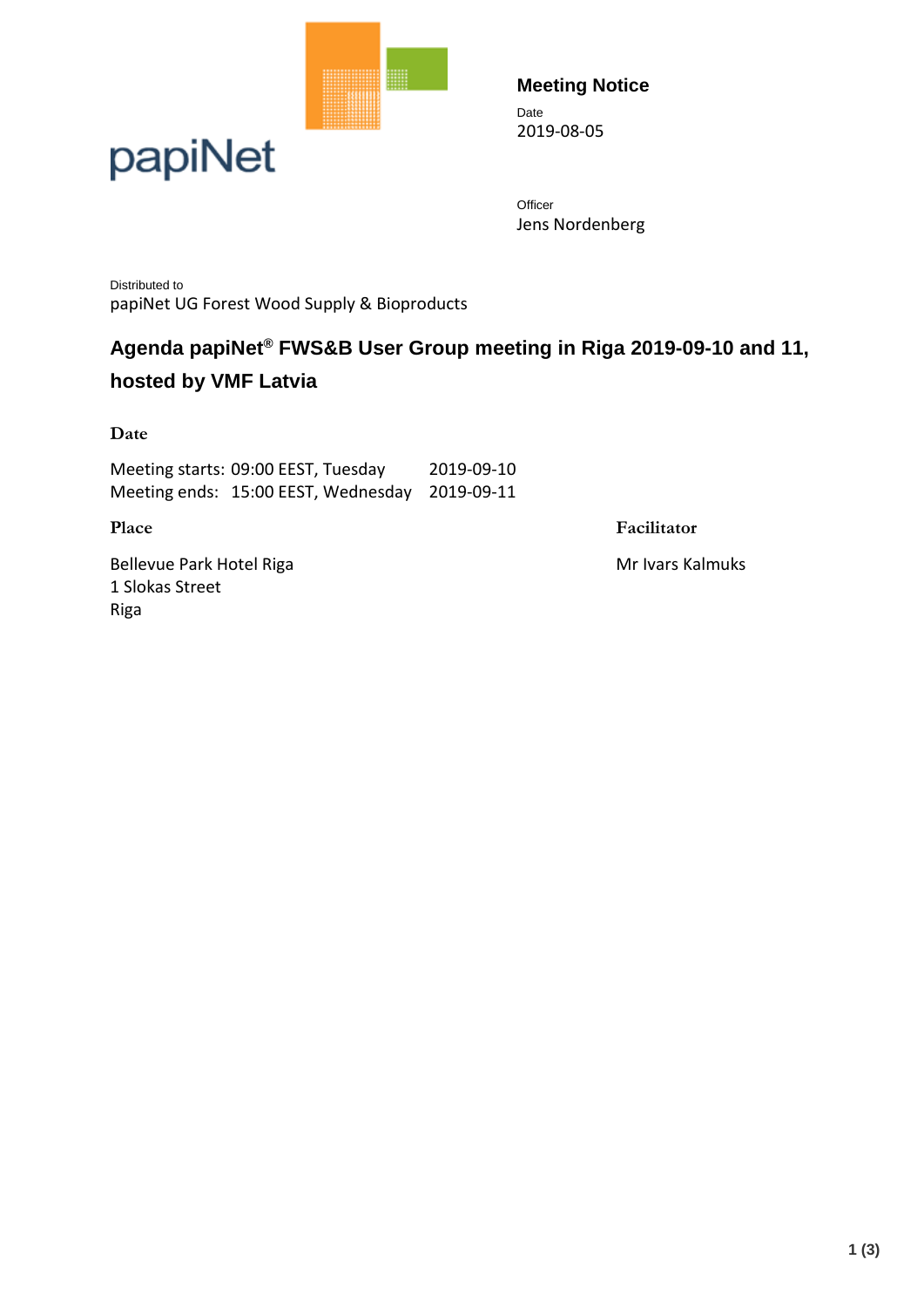

#### **Meeting Notice** Date 2019-08-05

## papiNet

## **Agenda Day 1**

| 09:00 Welcoming by the host KpDC                                                                                                                                                                        | <b>Mr Kalmuks</b>                  |
|---------------------------------------------------------------------------------------------------------------------------------------------------------------------------------------------------------|------------------------------------|
| 09:15 papiNet policy statement on compliance<br>with antitrust laws                                                                                                                                     | Mr Nordenberg<br>Chairman UG FWS&B |
| <b>Meeting objectives and agenda</b>                                                                                                                                                                    |                                    |
| 09:45 Previous meeting in Gross-Umstadt, review of the minutes                                                                                                                                          |                                    |
| 10:00 Presentation VMF Latvia and KpDC                                                                                                                                                                  | <b>Mr Kalmuks</b>                  |
| 10:15 Status report from each member of the User Group<br>Consider what could be news in our FWS&B News section of the public website                                                                   |                                    |
| 12:00 - 13:00 Lunch                                                                                                                                                                                     |                                    |
| <b>13:00 Change Controls</b>                                                                                                                                                                            | <b>Mr Olofsson</b>                 |
| Current FWS CC zip file is available before the meeting at<br>PMstage, menu Change Controls $\rightarrow$ 2019.                                                                                         |                                    |
| 14:30 Coffee break                                                                                                                                                                                      |                                    |
| <b>14:45 Change Controls</b>                                                                                                                                                                            | (continued)                        |
| <b>15:30 FWS&amp;B Business Scenarios</b>                                                                                                                                                               |                                    |
| 15:45 Suggested changes to FWS&B User Group documents                                                                                                                                                   |                                    |
| 16:30 Update FWS&B meeting schedule with locations and dates                                                                                                                                            |                                    |
| Plan activities and meetings for 2019 and 2020.<br>No face-to-face meeting has been scheduled yet.                                                                                                      |                                    |
| Web meetings scheduled until December 2019:<br>Tuesdays 2019-11-05 and 2019-12-03 at 13:00-15:00 CET. No subsequent web<br>estings are selectual ust. The prostice is to selectual web meetings for the |                                    |

meetings are scheduled yet. The practice is to schedule web meetings for the first Tuesday each month at 13:00 – 15:00 CET (CEST in European Summer).

#### **17:00 Closing of day 1**